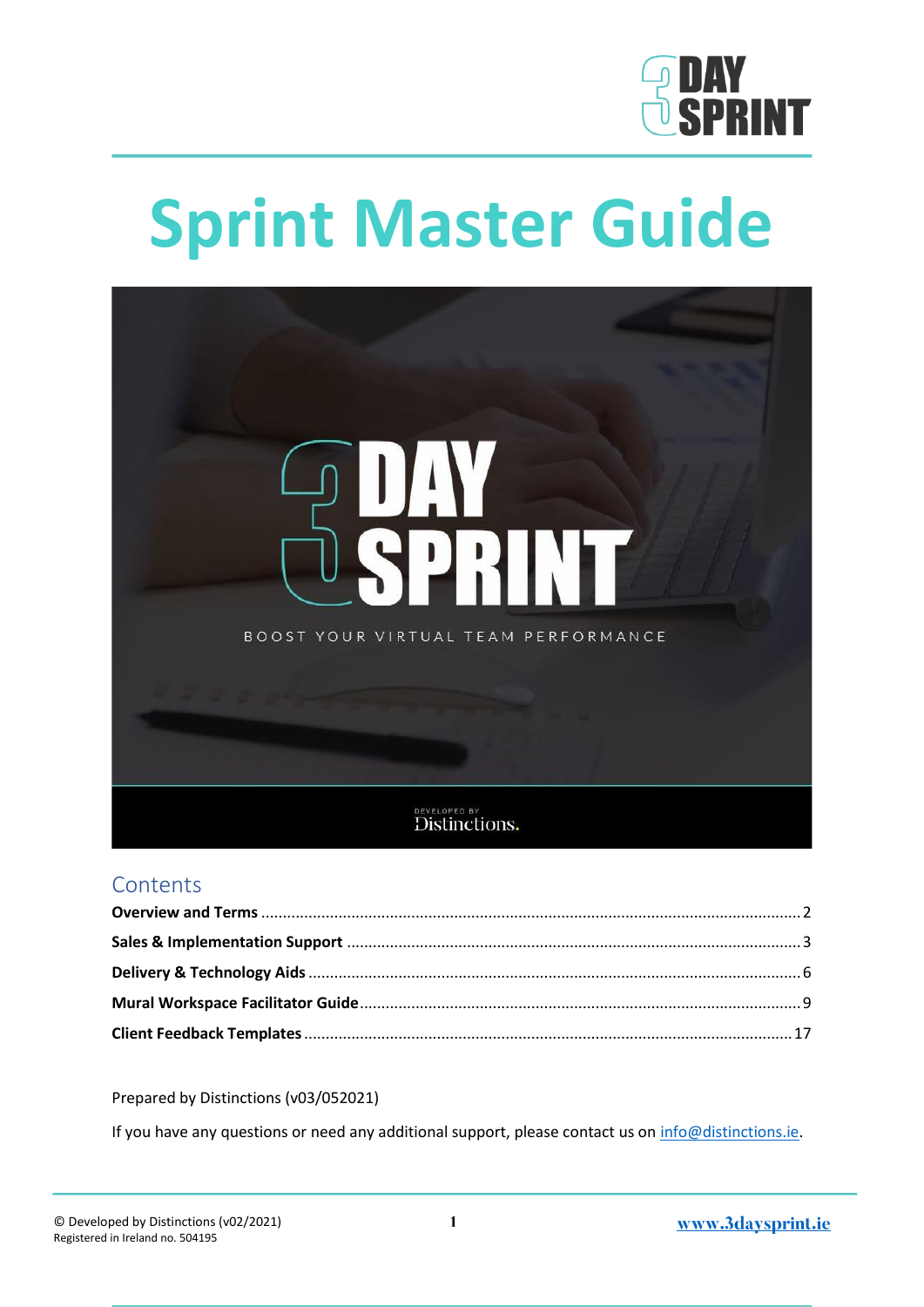

## <span id="page-1-0"></span>Overview and Terms

The 3-Day Sprint (3DS) meets an immediate need in the market, delivering high impact support to teams in need of a boost in performance. It consists of a 3-hour virtual session once a week for 3 weeks.

Teams pick one area of focus and learn how to architect more effective ways of working together. During the three days, teams will work collaboratively, leaving the Sprint having progressed their project with greater confidence and understanding on performing as a virtual team. In addition to the immediate results, the team will build their teaming skills so they can apply their learning to other projects and work streams, leading to long term ROI.



#### **Sprint Master licence agreement:**

You agree to apply the methodology, using the branding and tools provided in the delivery of the 3- Day Sprint offering, as per terms outlined below, reporting on the completion of each 3DS.

Distinctions will provide you with the infrastructure needed to deliver the 3-Day Sprint, including a Mural account (first 12 months), sales support and promotional materials.

The 3-Day Sprint has been priced at €2,500.00 for clients. By becoming a certified Sprint Master, you can deliver the 3-Day Sprint to your own clients and/or on behalf of Distinctions.

- Where the Sprint is delivered directly to your own clients, the Distinctions license fee is 12% e.g. €300 ex VAT. If you are VAT registered, you will need to adjudicate on VAT applicability.
- Where the Sprint is delivered on behalf of Distinctions, the Associate facilitator rate is €1,600.00 which includes delivery and preparation.

Data protection, GDPR: The client owner is the data controller, Distinctions in our support role are data processors. All data will be treated with care, respect, and confidence.

#### **Invoicing:**

Where you are delivering the Sprint to one of your clients, you are responsible for invoicing your client directly, as per your terms and conditions. Upon completion of a 3DS, we will send you an invoice for the agreed licence fee, with a 60-day payment term. Associates will be required to invoice on completion and will be paid within 60 days from delivery.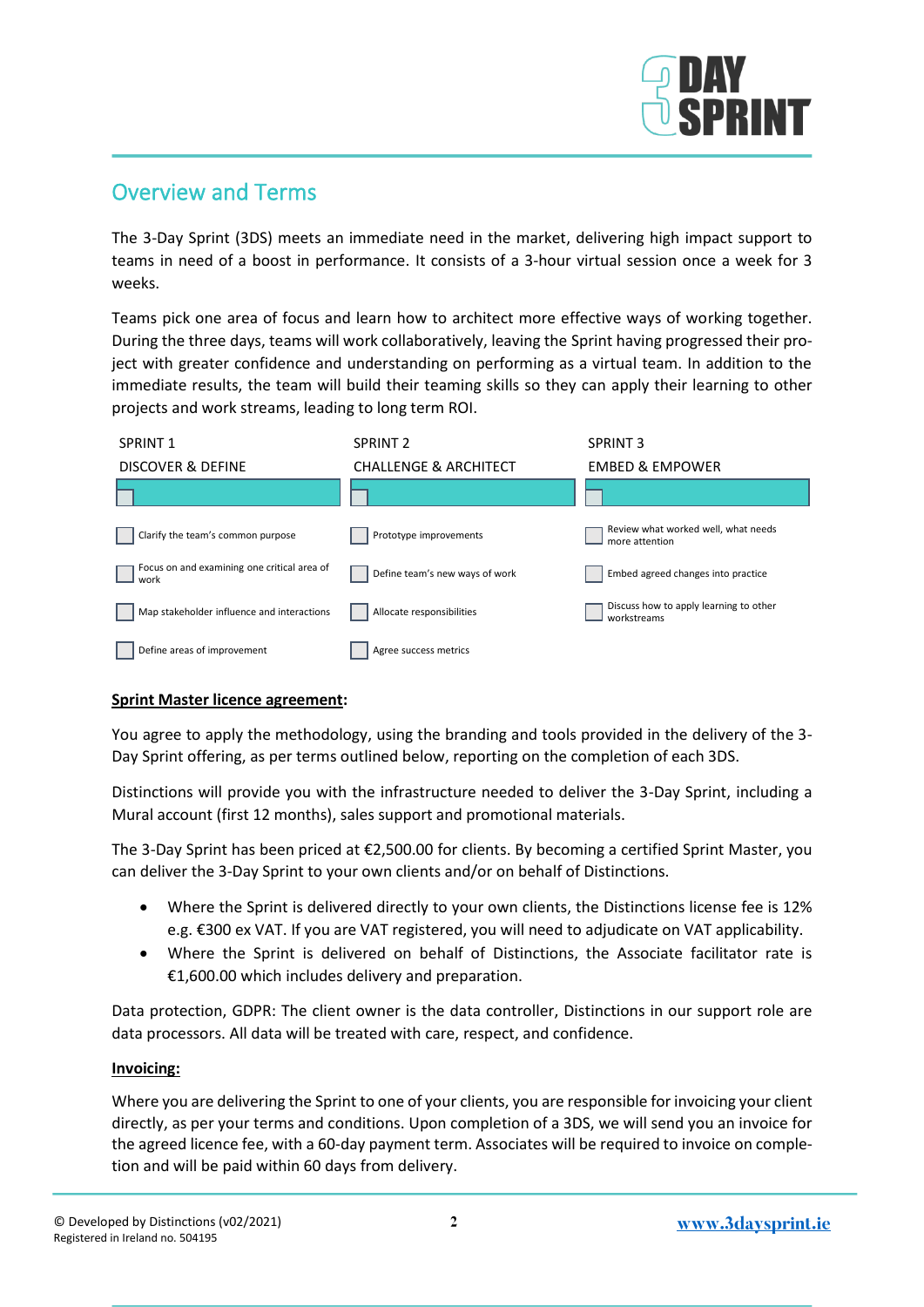

## <span id="page-2-0"></span>Sales & Implementation Support



The 3-Day Sprint has been designed and built to capitalise upon the environment we live and work in now. We believe it is possible to present a compelling case, where *NOT* purchasing the 3-Day Sprint is a greater risk than doing so. When communicated clearly, the ROI of the 3-Day Sprint is completely compelling.

#### **The Business Case - high-level points**

- 3DS is an action learning process, creating a focus space for teams to work on live projects/ challenges, with the support of a 3DS Sprint Master, to achieve tangible results as they learn.
- Teams build their virtual teaming skills that are now essential workplace skills, generating sustainable practices for the future.
- Brings a practical focus to team development, working with the team on a live project or challenge – meaning immediate ROI/ boost in performance.
- It helps the team create positive energy from collaborating and problem solving, that's been hard to sustain through the transition to remote working.
- It is very economical when compared to consulting services or typical coaching interventions.
- The learning from the 3-Day Sprint can be leveraged again and again, creating long term ROI.
- Leverages easily accessible, up-to-date technologies e.g. digital workspace, which can become part of the organisation's virtual and blended ways of work.

As a Sprint Master, we will be available to support your sales process and approach. In practical terms, our support to you at a minimum will include:

#### **1. Sales Meeting Support**

Attendance, at your discretion, at an initial sales meeting with your stakeholders in the buyer organisation.

#### **2. Sales & Promotion Aids:**

- Branding assets and promotional materials including PDF and video [Visit the Download Area](https://www.3daysprint.ie/sprint-master-resources)
- Website dedicated to the 3-Day Sprint <http://www.3daysprint.ie/>
- Sample introduction 'sales' email messaging below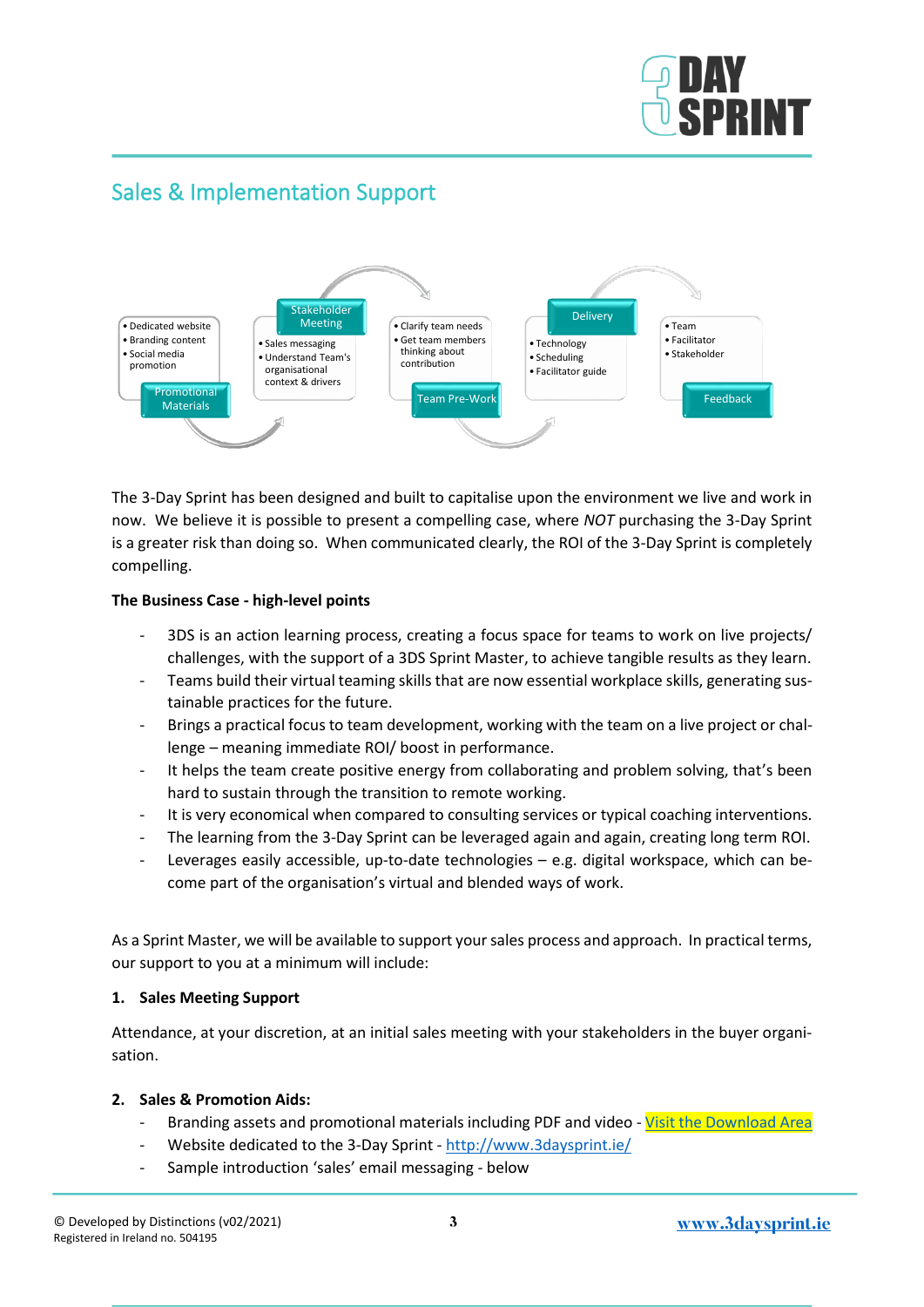

#### **Sample 'Sales' Introduction Email**

*Assumption: A short informal conversation has taken place, and interest is peaked – you are seeking a meeting to discuss the 3-Day Sprint in more detail.*

Dear \*\*\*\*\*\*\*\*\*,

Thank you for your time on and giving me the opportunity to introduce the 3-Day Sprint for virtual teams. As agreed, below are further details that I hope will support our discussion and give you more clarity on how the 3-Day Sprint works and the benefits for … (one of your teams /the proposed team).

As mentioned, the 3-Day Sprint (3DS) virtual team training was developed by Distinctions, a management consultancy company, leveraging their on the ground experience of transitioning teams to the virtual environment through-out 2020.

The 3DS meets the challenges of remote teaming head on, using accessible technologies to deliver high impact support to teams in need of a boost in performance. It consists of a 3-hour virtual session once a week for 3 weeks, over 3 consecutive weeks.

- The Sprint has a practical focus, channeling learning through an agreed live project or focused work challenge.
- During the three days, the teams will work collaboratively, leaving the sprint having progressed their project with greater confidence and understanding on performing as a virtual team.
- In addition to the immediate results, the team will build their teaming skills so they can apply their learning to other projects and work streams, creating long term ROI.

The Sprint has three distinct stages.



At the end of the 3-Day Sprint, the team will come away with: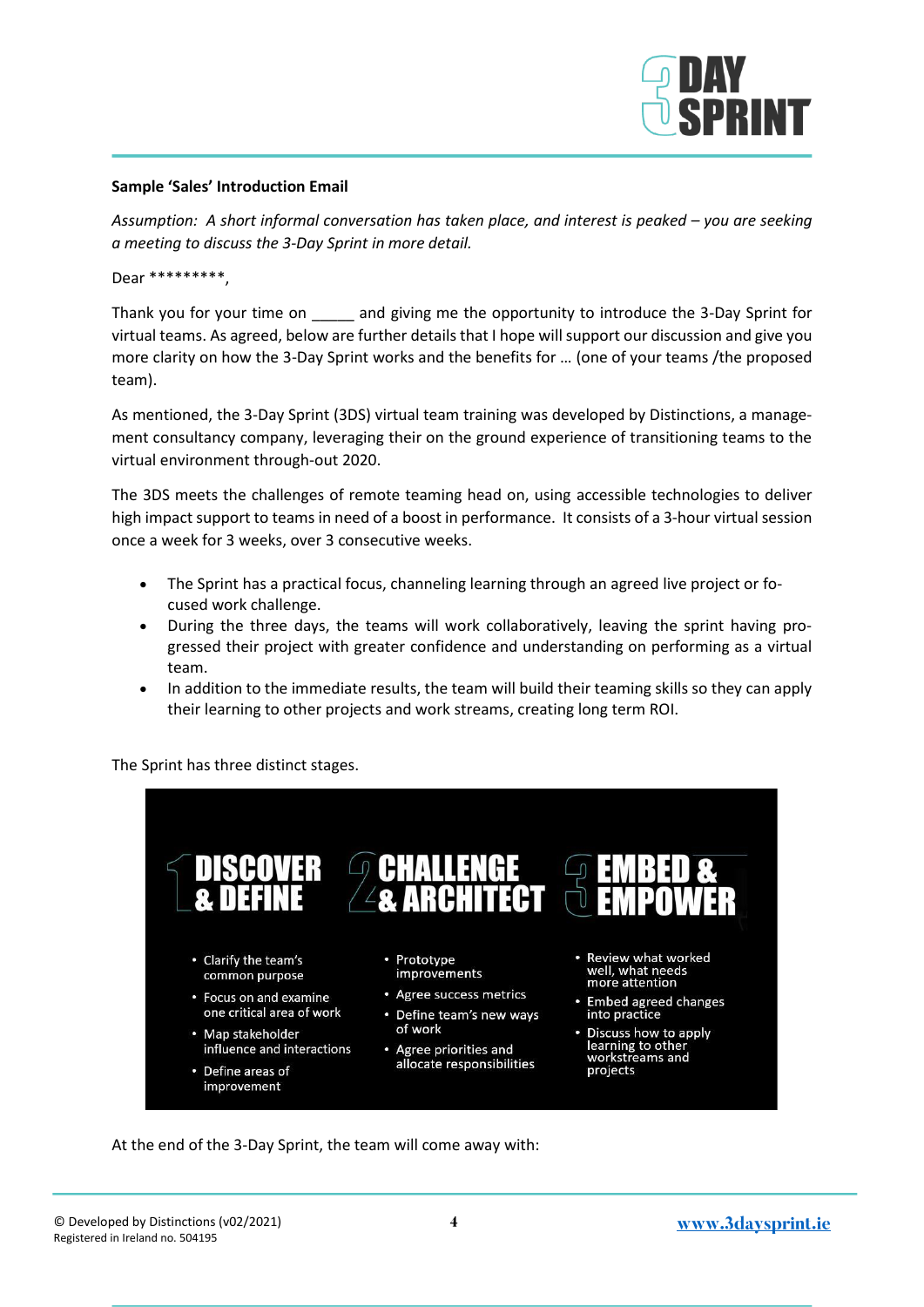- Have a better sense of how to work effectively together as a virtual team, leveraging new technology and models.
- A clear understanding of how the team can leverage their strengths to maximise the positive impact on the project, and
- Have defined actions to move the project to the next level.

The ideal team**:**

- Will have a specific project or challenge in mind.
- Is between 4 8 persons in size.
- Will commit 3 hours, once a week, for 3 consecutive weeks
- Has an organisational sponsor and team leader who will give us a clear picture of the current state of the team and the project/work challenge.

Next Step:

To ensure immediate ROI, it is important that there is a clear focus for the 3-Day Sprint. To support you in this process, we will seek to carry out a team intake with the team's key stakeholder(s). This can be done virtually and will require approx. 60 mins.

I welcome the opportunity to discuss the logistics of this with you and answer any initial questions you may have. We can include discussion on potential delivery dates and arrangements at this time, if the proposal meets your needs and expectations.

Let me know if you are interested by reply. I would be happy to discuss the Sprint and next steps in more detail with you if you would like to suggest a time for a call over the next week or two.

More information on the 3-Day Sprint is available a[t www.3daysprint.ie.](http://www.3daysprint.ie/) PDF also attached.

Kind regards,

NB. This is available in the [Download Area](https://www.3daysprint.ie/sprint-master-resources) as a word document.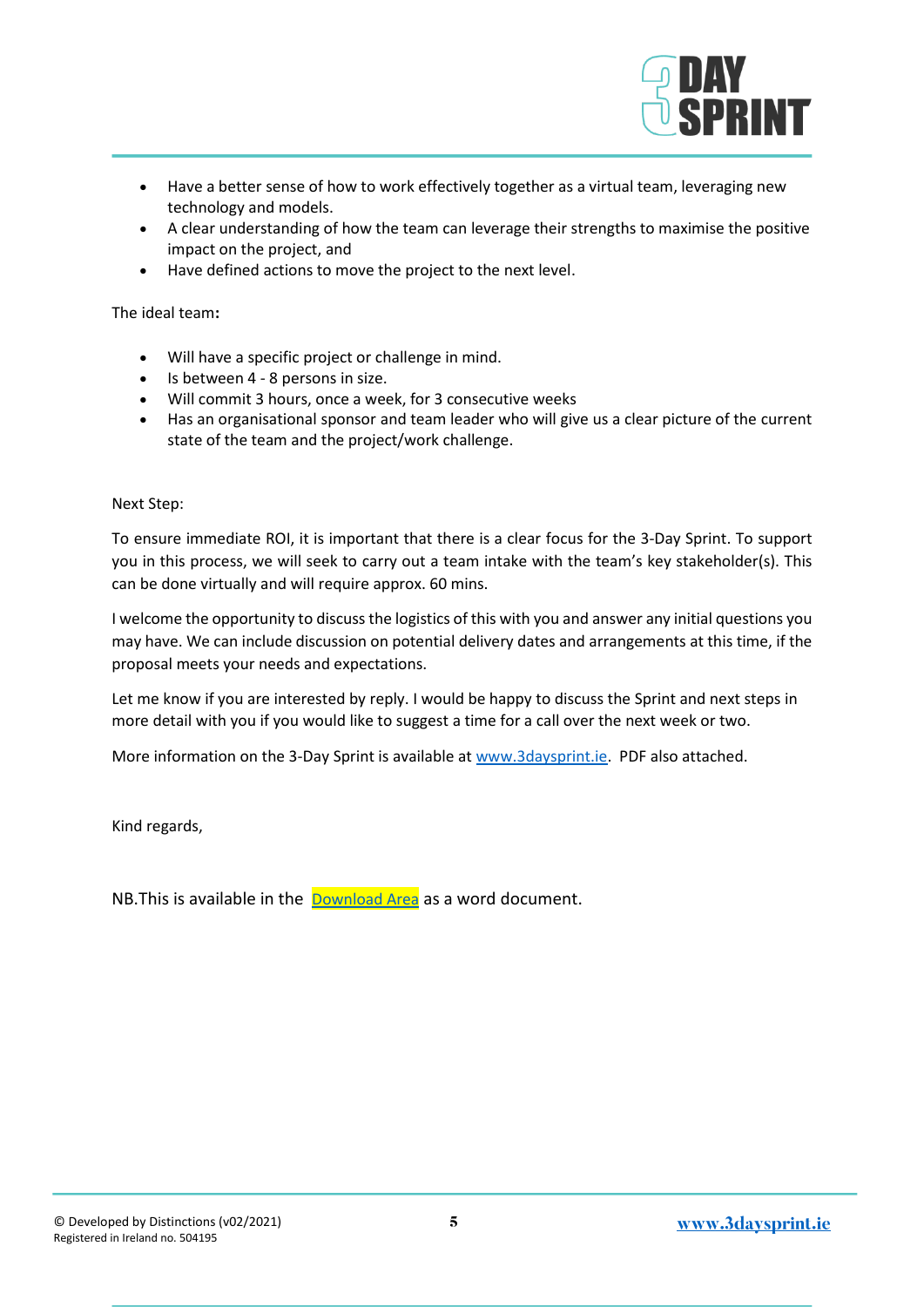

# <span id="page-5-0"></span>Delivery & Technology Aids

The 3DS is delivered using a digital whiteboard space, Mural, and any video conferencing technology.

Mural Account,

As part of our licence agreement, we will provide you with a Mural account on the Distinctions Workspace for one year. This will allow you to create and manage 3DS canvases for each team you work with. It will also allow us to support you with the creation and management of the custom digital workspaces created for your teams and ensure that you always have access to the most up to date template, as improvements or updates are made.

Appreciating that learning new technologies is a continuous process, we have created a Facilitators Tech Guide, including a YouTube Library of a selection of useful tutorials for Mural, Zoom, Teams etc. We hope this helps you feel more comfortable with the technologies you will use for the delivery of the 3-Day Sprint to your clients. See [Download Area](https://www.3daysprint.ie/sprint-master-resources)

#### **Facilitating through Tech Stress**:

We have also developed a 'Getting Tech Ready' guide for the teams you work with, including practical suggestions on how to set up their workspace ahead of their Sprint sessions. It also contains a practice Mural workspace and 3 min introductory video to help them get comfortable with Mural.

This document is available in the [Download Area](https://www.3daysprint.ie/sprint-master-resources)

*Pro Tip: We recommend opening the first Sprint 15 mins early to allow everyone to login to the session and get comfortable with technology before the Sprint begins.* 

*New technologies are part of our new world of work. Overcoming tech stress is a new work skill and part of the learning during the Sprint. As a facilitator you can create an 'in it together' atmosphere and de-escalate the stress by managing expectations and normalising it.* 

1. Stakeholder meeting and fact find outline

To best support the team, it is important to gain an understanding of the team's organisational context and drivers for seeking support. To help you, we have prepared a brief fact find document you can use to guide your conversation with your stakeholders at contracting stage[. Visit the Download Area](https://www.3daysprint.ie/sprint-master-resources)

NB. If you are delivering on behalf of Distinctions, the output of this meeting will be shared with you.

As each customer is different, you will need to adapt your conversations and tools accordingly. However, in our experience it is common to have two or three stakeholder meetings, including;

- 1. Sponsor a high-level conversation focused on benefits with a senior leader with spending authority who helps identify a suitable team within their division/ organisation.
- 2. Sponsor and team leader a follow-up conversation that explores the potential team. Here you are seeking to explore current projects/challenges that may be an ideal Sprint focus.
- 3. Team leader this is the 1-hour team intake meeting (supported by intake form)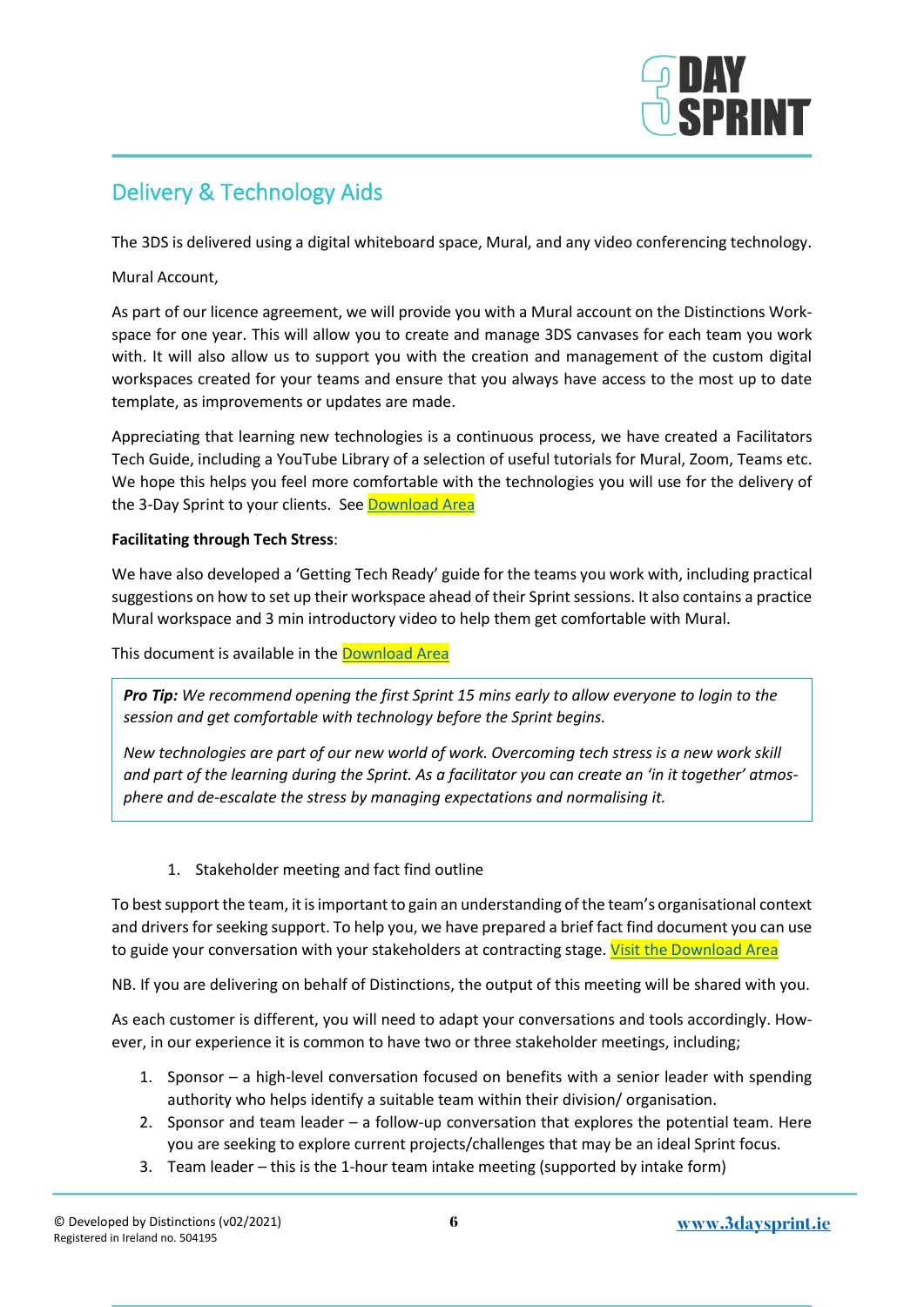

An overview of information required pre-sprint:

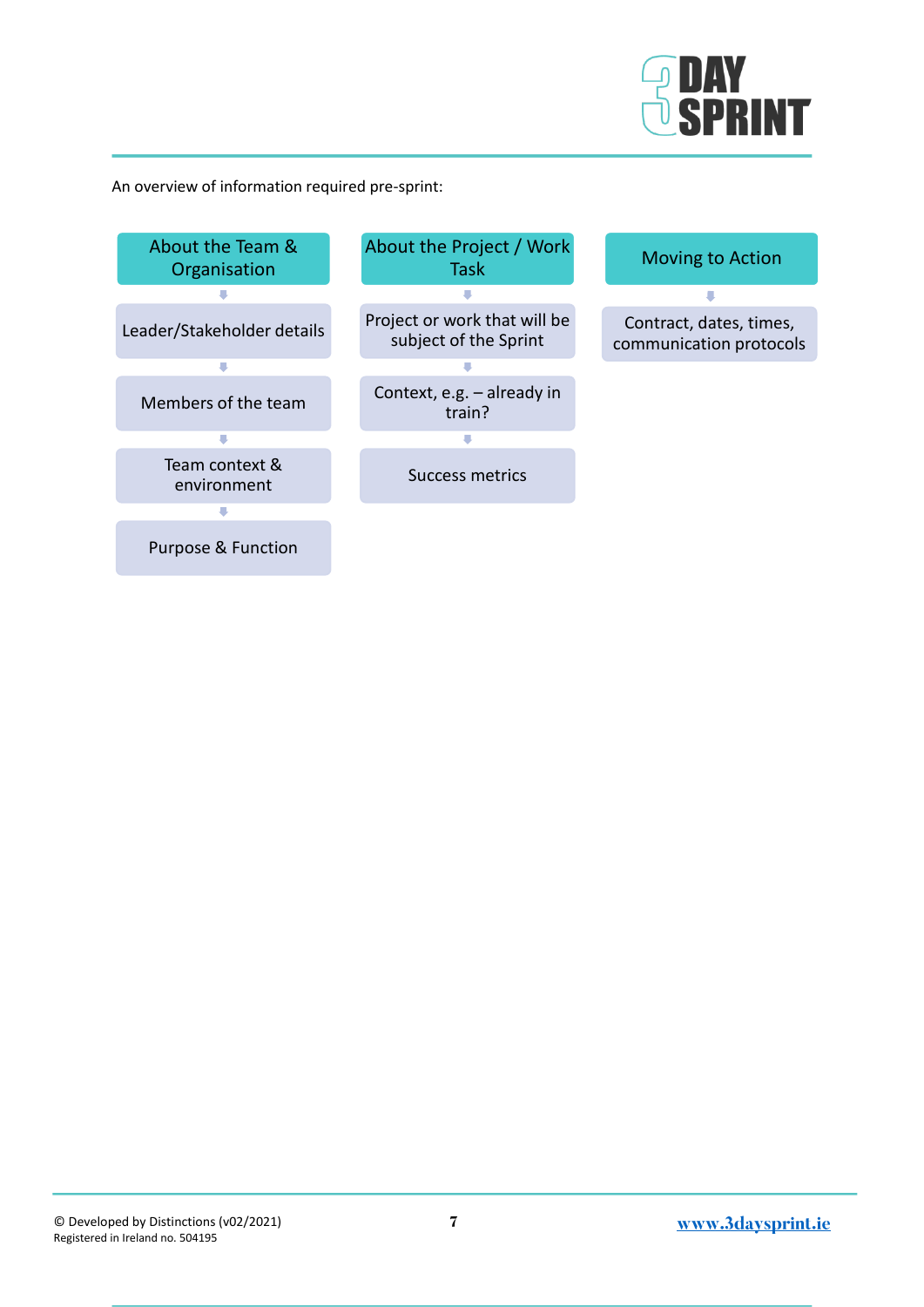

#### 2. 3DS Team Communication and Pre-Work

Hi Everyone,

I am really looking forward to working with over the next few weeks. As agreed, your 3-Day Sprint area of focus will **EXECUS WILL CONSUMED** 2.1 understand that .... high level description of what the team are working on.

Speak to current state and outline the challenge/opportunity…or anything else relevant to note e.g. new team members etc... Over the course of 3 weeks, we will work virtually as a team for three hours each Tuesday morning to identify the key enablers that will help you … (ref as appropriate e.g. project get this over the line.

I will be your Sprint Master on each of the days. You are welcome to view my LinkedIn profile (add link) to get more info on my background. Connection requests welcome. If you would like more information on how we will work through the 3-Day Sprint, you can view the 3DS [website.](http://www.3daysprint.ie/)

#### **PRE-WORK**

To ensure you are set-up for success, attached is a word document to help you reflect on the key areas that will be covered as we kick off our first Sprint. This pre-work is for your personal benefit and will enable you to contribute more effectively and with confidence on the day.

#### **GETTING TECH READY**

The 3-Day Sprint is a virtual team training, designed to build your remote teaming skills. It uses two technologies simultaneously. 1. Video meeting platform and 2. Cloud based Digital Workspace (Mural.co). Attached is a quick guide, with a link to a practice area to help you get comfortable with the technology ahead of the day. Set aside 10 mins or so to get comfortable with Mural. You might also like to get together as a team to get tech ready before the session. Get in touch if you need more support. The session will open 15 mins early, to allow everyone to log in set-up their workspace.

#### **JOINING DETAILS - SPRINT 1**

| Date:           |
|-----------------|
| Time:           |
| Meeting Link:   |
| Workspace Link: |

*NB. For your diary, Sprint 2 is on \_\_\_\_\_\_ from \_\_\_\_\_\_\_*

Please feel free to reach out should you have any questions.

Kind regards,

*END*

[Visit the Download Area](https://www.3daysprint.ie/sprint-master-resources) for this sample in word, 'Pre-work' and 'Getting Tech ready' documents.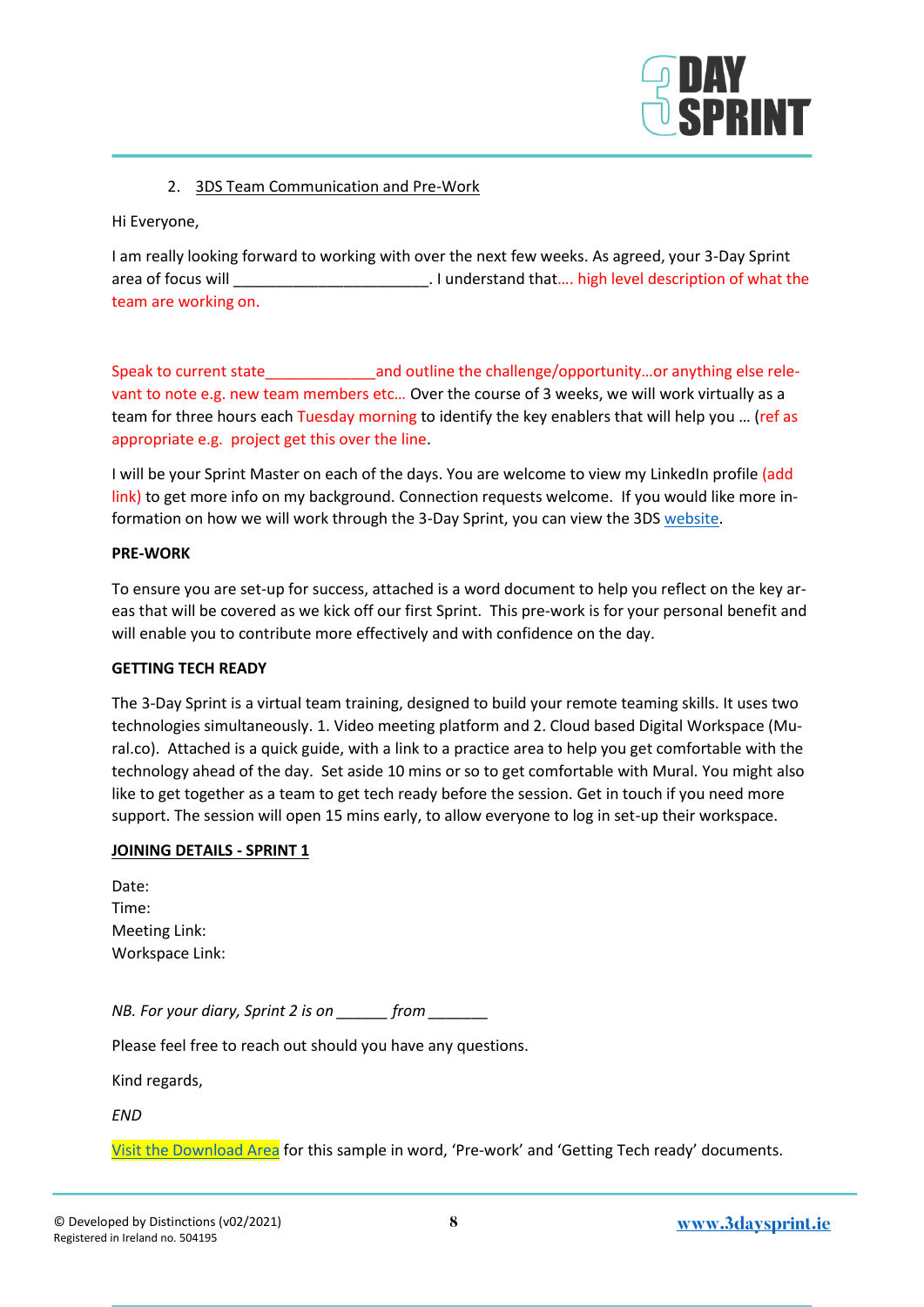

# <span id="page-8-0"></span>Mural Workspace Facilitator Guide

*Pro Tip: Remember, the Sprint by nature is not about the exercises being 'one and done'. The focus is more on the team developing their thinking vs. getting to a defined place. Sprint 3 is intentionally light, allowing time for you and the team time to revisit work done in the previous two Sprints.* 

*The process needs to work for the team, not the team to the process. Trust your informed intuition to guide the team in a way that adds most value. It is possible that the team will leave a sprint with more questions than answers, and that not all exercises will be completed. It is all learning and that's the objective.*

#### **Sprint 1 Outline:**

Sprint One brings the team together to discover untapped team potential, define their focus area and create clear context for their vision, impact and opportunities. The team finishes the Sprint with three key actions to execute before the next Sprint.



- *Clarify the team's common purpose*
- *Focus on and examine one critical area of work*
- *Map stakeholder influence and interactions*
- *Define areas of improvement*

*Pro Tip: It's important to understand that you will not get deep into problem solving in Sprint 1. The focus is on creating awareness of team dynamic and align their high-level understanding of the project/challenge at hand.* 

*The 3DS process allows for you to find your own way of enabling team effectiveness. Each team will be a little different and thus will come away with a unique set of actions' that will prepare them for Sprint 2 – Challenge & Architect.* 

Sprint total time is 180 mins. Below timings are a guide only, allowing for a 10-minute break.

#### **Getting the team comfortable with technology and workspace (15 mins pre Sprint)**

Before the Sprint begins, we recommend welcoming the team to the workspace and addressing any tech stress. Emphasise that this is part of learning and help put everyone (including yourself) at ease.

- Gauge if they have used the 'Getting Tech Ready' guide and if they have taken time to reflect on the 'Pre-work' document.
- Ask about their set-up. Do they have the Mural open? Ask them to close the 'Outline' tab to increase usable space. This will automatically appear on the right side of their workspace.
- Allow team members to help each other, especially if using video technology that is native to their organisation. Stating that we are all on a learning curve can go a long way to ease stress.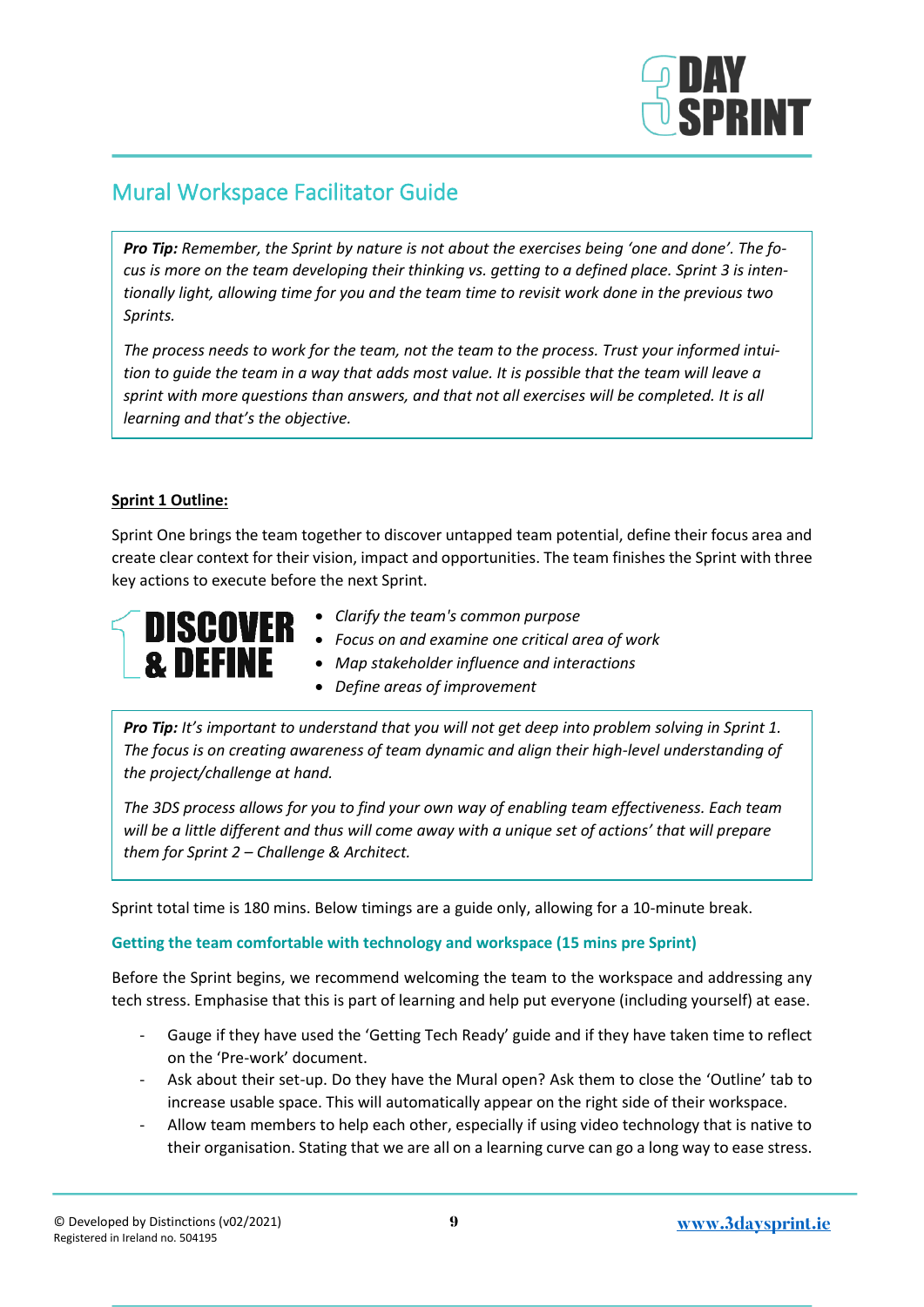

- Begin by sharing the screen with the team and showing them the 3DS Canvas 'This is the workspace' – let them know that they don't need to worry about finding their place – that you will guide them to where they need to be – using the follow me and summon functions.
- Demonstrate: the team identity exercise space can be used to get the team comfortable adding a post it, editing it, and following you. Encourage everyone to add a post-it and test editing.

*Pro Tip: You will need to be mindful of different set-ups e.g. one small screen with video overlayed or minimised. As you work, be mindful of giving clear instruction on where their attention needs to be. Video minimised when people are working on Mural. Video maximised for group discussion. Agree which 'Chat' platform you will use. (Nb. If on Teams, we recommend using Mural chat as Team Chat doesn't work unless you are part of same organisation)*

#### **Contracting (c. 5 mins)**

Before you begin, contract around psychological safety and confidentiality as you would when working with any team. In terms of feedback, you can clarify that they will be asked for feedback at the end of the 3 days, that this feedback will be anonymous, and that it will be shared in aggregate with their stakeholder. If needed, you can emphasis that in your role as team facilitator, that you are there to support and enable them, and that all specifics discussed will be held in confidence.

Key learning objective is to build your teaming skills, through action learning. This includes;

- Working with new tools and models
- Collaborative teaming skills
- Clarity and focus on what the team needs to boost team and/or project performance.

#### **Team's identity? (c. 20 mins)**

This is designed as a team warm-up...

- 1. *Getting everyone to speak first helps build trust before they are asked to contribute. Emphasise the benefits of team members knowing each other better, welcoming all points of view as valid. This paints a picture of where the team are at and helps everyone feel they have arrived.*
- 2. Encouraging casual language, analogies, character association. Add playfulness by introducing the concept of the angels  $\odot$  and the demons  $\odot$  sides of ways of being. Give examples to *start them off e.g. 'Says' … we know each other well OR we don't know each other well.*

Encourage each team member to contribute a post-it per area (5 mins). Allow time for conversation, storytelling, sharing understanding (15 mins).

*Pro Tip: Remember, this was in the pre-work. Use Private mode if you feel the team is feeling a bit shy. There may be low trust team dynamic issues going on.*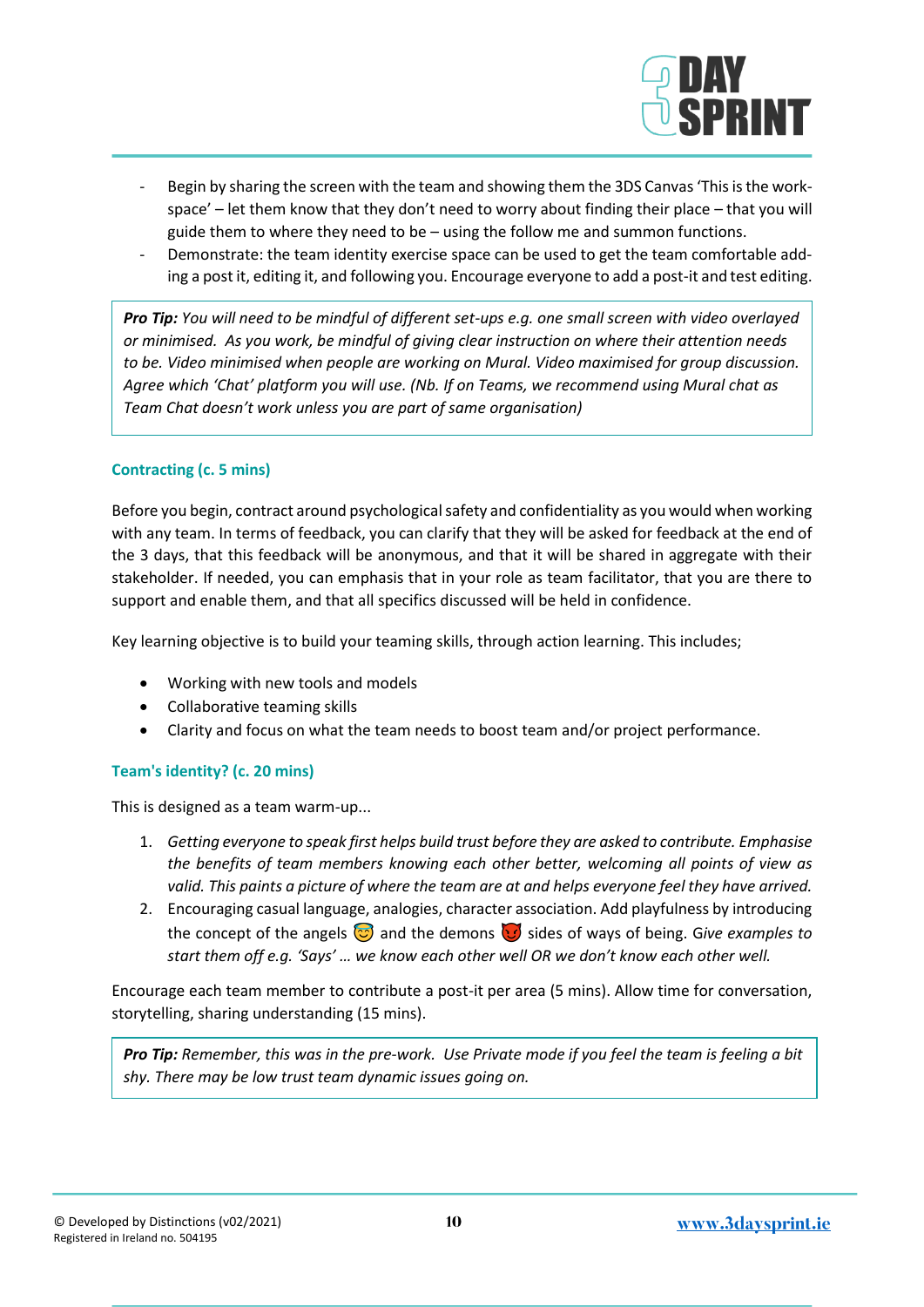

#### **3-Day Sprint Focus (c. 20 mins)**

What are the team going to work on? Spend c. 5-10 mins giving team members an opportunity to describe the Sprint Focus, exploring each below. Consolidate discussion points with post-its.



*Pro Tip: Remember, this was in the pre-work. Start where it makes most sense, based on your knowledge of the team. The objective here is to get a feel for each area – is this team aligned? What are the gaps or challenges? In Sprint 2 – this will be used to formulate a Vision & Impact statement. The rest will form part of the problem/ opportunity ideation work.* 

**NB. The order of the next two exercises needs your discretion. E.G. The team may have a lot of stakeholder questions on the back of the work they have just done. In this case, you might do that first and come back to the Team Canvas. The process needs to work for the team, not the team to the process.** 

#### **Team Canvas (c. 40 mins)**

The Team Canvas has the potential to extend beyond the Sprint Focus. It is useful to bring the team back to view each area through the lens of the project – e.g. Purpose is about the team in this project.

Goals- brings focus on what is important to the team - encourage them to go beyond the project goals and explore teaming fundamentals, needs and expectations, and personal goals of team members.

Roles & Skills - brings focus on what each member brings to the team - bring humour and playfulness by exploring what team members value in each other, get them to come up with casual/personal description for each team member's **superpower** e.g. Mr. Gets the job done.

Values - explore what this team stands for, guiding principles, common values... you can have a bit of fun exploring pet peeves...flipping these into values.

Rules & Activities - Establish how the team will work together based on the above e.g. rhythm of meetings, communication expectations, how decisions are made, accountability etc...

Purpose - Consolidate all work done on Canvas into a short and impactful purpose statement that speaks to their Sprint Focus.

*NB. Ideally boiled down to a simple emotive statement e.g. 'Make life easier'…something they con-*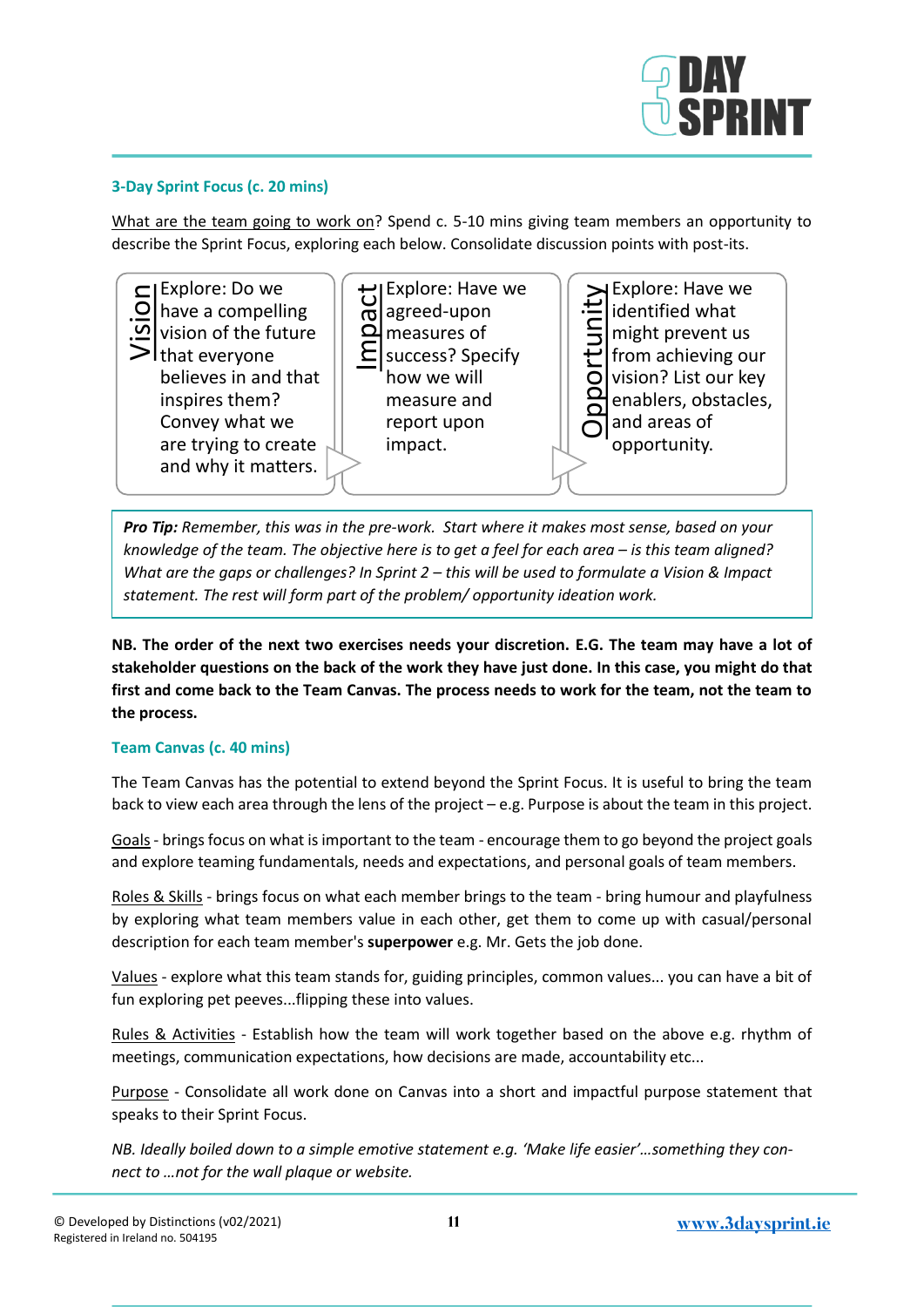

*Pro Tip: Start where it makes most sense, based on your knowledge of the team so far. The Team Canvas is intended to get the team aligned… this requires you to keep one eye on the Sprint focus, allowing for wider team dynamics to be expressed. E.g. when you think of this project, what are the Roles & Skills you each bring. Is this reflected/the same in other aspects of the team's work together?* 

#### **Identify Stakeholders & Managing Stakeholders Expectations (c. 25 mins)**

Keeping the Sprint focus in mind, the team works together for c. 10-15 mins to identify critical stakeholders who have a direct impact or influence on the goal. Use the circles to give context to how close or far the stakeholder is to the project/task. Encourage chat between team members to build a common understanding of the key stakeholder needs and opportunities.

Once you have stakeholders identified; facilitate a discussion, enabling the team to better understand how each stakeholder needs to be managed based on their potential expectations – Keep Satisfied; Actively Engage; Monitor; Keep Informed.

Team members may wish to allocate specific team members to each stakeholder using initials

*Pro Tip: Stakeholder Mapping is specific to the Sprint Focus. You may find it useful to work with both frameworks, going from one to another as clarity emerges.* 

*It is typical for an important player to be forgotten and/or for team members to have different views as to the impact a stakeholder has on the project, (proximity to centre) or how one stakeholder acts as a gate keeper for another. These nuances tend to emerge as more about the project/challenge is understood.* 

#### **Project/ Task SWOT (c. 30 mins)**

Having established a good sense of the team's dynamic; their area of focus in terms of high-level vision, impact, and opportunity; and the stakeholders influencing their success

Spend the next 30 mins helping the team consolidate the key Strengths, Weakness, Opportunities, and Threats the team face, in the context of this project or task area.

*Pro Tip: This SWOT is a snapshot in time, not a deep analysis! Encouraging quieter team members is important here so that everyone feels they have contributed. The outputs and insights from the SWOT will most likely lead to Team Actions being identified.* 

#### **Team Actions (c. 25 mins)**

As you close out the session, guide the team to define the most important actions (no more than three) they need to take as a team between now and the next Sprint (1 weeks' time). Ask them to describe the action, how it relates to the SWOT, and to be specific about who will be accountable for what. Are there any obstacles that may need to be circumvented?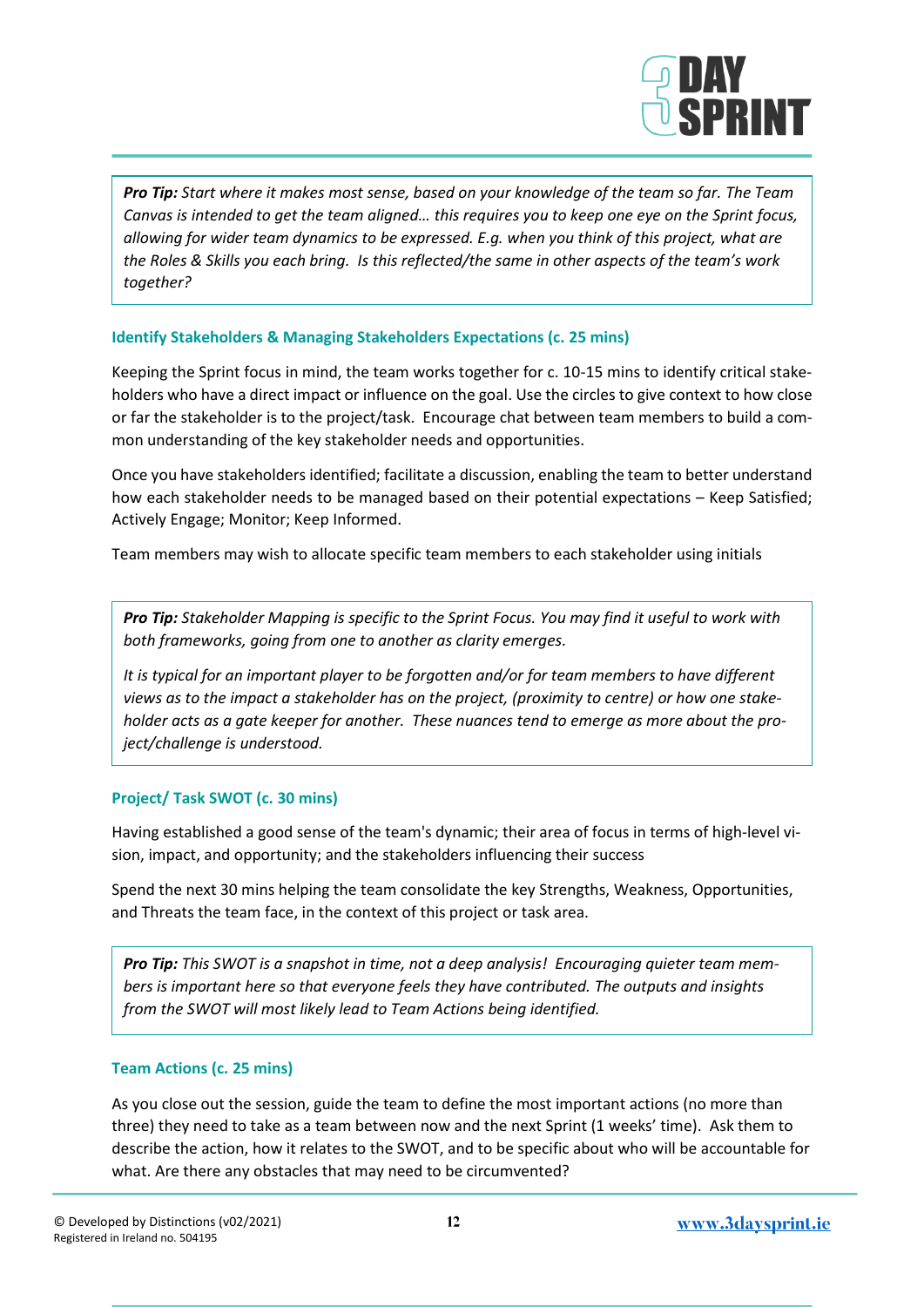

#### **Closing out:**

Let the team know;

- Next Sprint starts with a retrospective, to see what they've made of this work and the actions they've taken away as a team.
- There is a prep work document optional to help them reflect in preparation for day 2

*Pro Tip: You will have an opportunity to feedback to the team on how they have changed and made progress over the course of the 3 weeks. Taking 5 minutes to yourself at the end of the first day to note your contemporaneous thoughts will be very beneficial!*

#### **Sprint 2 Outline:**

Sprint Two starts with a retrospective and moves to challenge the team to reflect on their performance and accountability. We build on this by bringing the team through a process of design thinking that pushes out the boundaries of their problem-solving, innovation and collaboration capabilities.



- *Prototype improvements*
- *Agree success metrics*
- *Define the team's new ways of work*
- *Agree priorities & allocate responsibilities*

Sprint total time is 180 mins. Below timings are a guide only, allowing for a 10-minute break.

#### **Retrospective (c. 20 mins)**

(NB. You may wish to re-state team contract re: confidentiality – ensuring a safe space is created)

Acts as a way of bringing the team together and focuses their attention on the work done in the previous week, including recapping the Team Actions agreed.

Spend the first 5-10 mins or so encouraging reflection and sharing - what went well? What didn't? What was the learning?

Ask team members to take 2 mins to write a post, reflecting their most important points, per section, allowing at least 5 mins for discussion afterwards.

*Pro Tip: Remember that Vision & Impact & Opportunity statements was part of their pre-work. They were also asked to think about what assumptions they noticed and if any of these might need to be challenged. This will no doubt encourage the conversation and help open their minds to the work ahead.* 

#### **Assumption Grid (c. 15 mins to review)**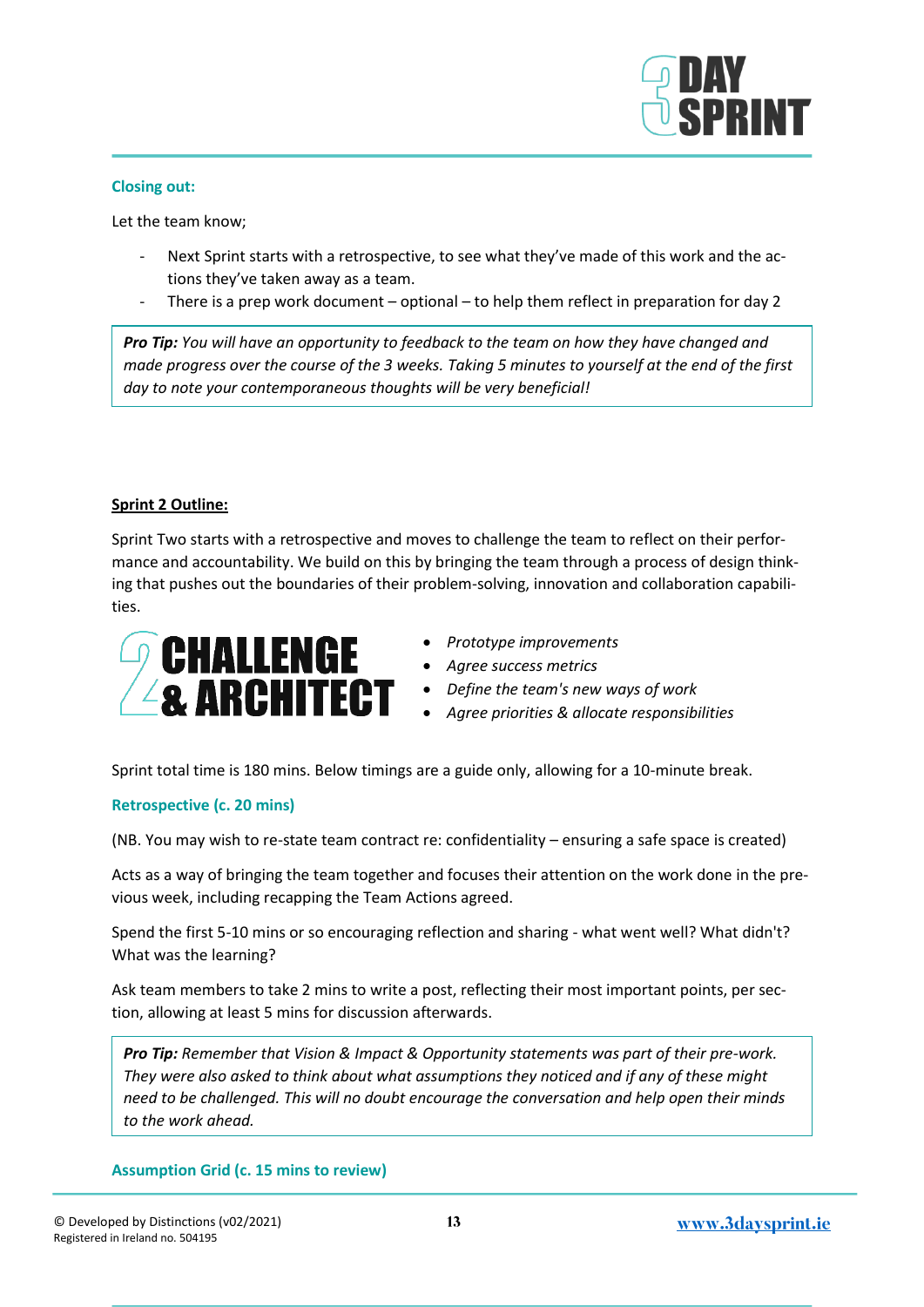

Ensure you close out on the assumption grid with a discussion. What assumptions have we made along the way?

- 1. How certain or uncertain are the team about these assumptions?
- 2. Are these assumptions high or low risk to the project?

#### **Design Thinking Canvas (c. 105 mins)**

This is the main focus of Sprint Two. The Design thinking canvas allows the team, with your support, to get under the skin of their project/task.

Leveraging the work done in Sprint One, the most logical place to start is clarifying their Vision & Impact Statements (this is part of pre-work). From there you will need to consider and tailor your approach by bringing focus on the areas that are most important for the team to work on e.g. define the opportunity better in order to explore the problem space – or do they know what needs to be done and need to delve deeper into the solution and define the how.

The objective is to ensure there is team alignment by working through each area of canvas.

#### **NB. Use the assumptions grid to bring to light any assumptions the team are making as they move through the canvas. This may inform the actions at the end of the session.**

**1. Vision** - Do we have a compelling vision of the future that everyone believes in and that inspires them? Revisit and refine the Vision statement from Sprint 1 - what we are trying to create and why it matters.

**2. Impact** - Revisit and refine the Impact statement from Sprint 1 - Have we agreed-upon measures of success? Specify how they will be measured and report on.

**3. Obsticles** - Have we identified what might prevent us from achieving our vision? List key enablers, obstacles, and areas of opportunity.

**4. People** - Revisiting the Stakeholder work from Sprint 1 - Assess, have we identified all the individuals who may influence the creation, delivery, and use of the solution we develop? Highlight the most important stakeholders and articulate their needs, goals, and/or motivations.

**5. Challenge Space** - Is there a verified problem or opportunity? >>>Discover - Have we researched the problem or opportunty sufficiently with key stakeholders? Consider the team's objectives, assumptions, key questions, roles, and skills. >>>Define - Have we analysed and shared new understanding? Identify key insights and future intent.

**5A. Problem (Verified**) - Have a verified problem or design brief? *Articulate it and move on to explore the solution space.*

**5B. Opportunity (Potential)** - Don't have a verified problem? Start with a potential opportunity (or hypothesis) and explore the Challenge Space - 5. NB. Revisit and refine the Opportunity statement from Sprint 1.

**6. Solution Space** - Lets work to validate a solution to the problem. *>>>Develop - Explored a range of potential solutions. Generate ideas and select the best ones through iterative development.*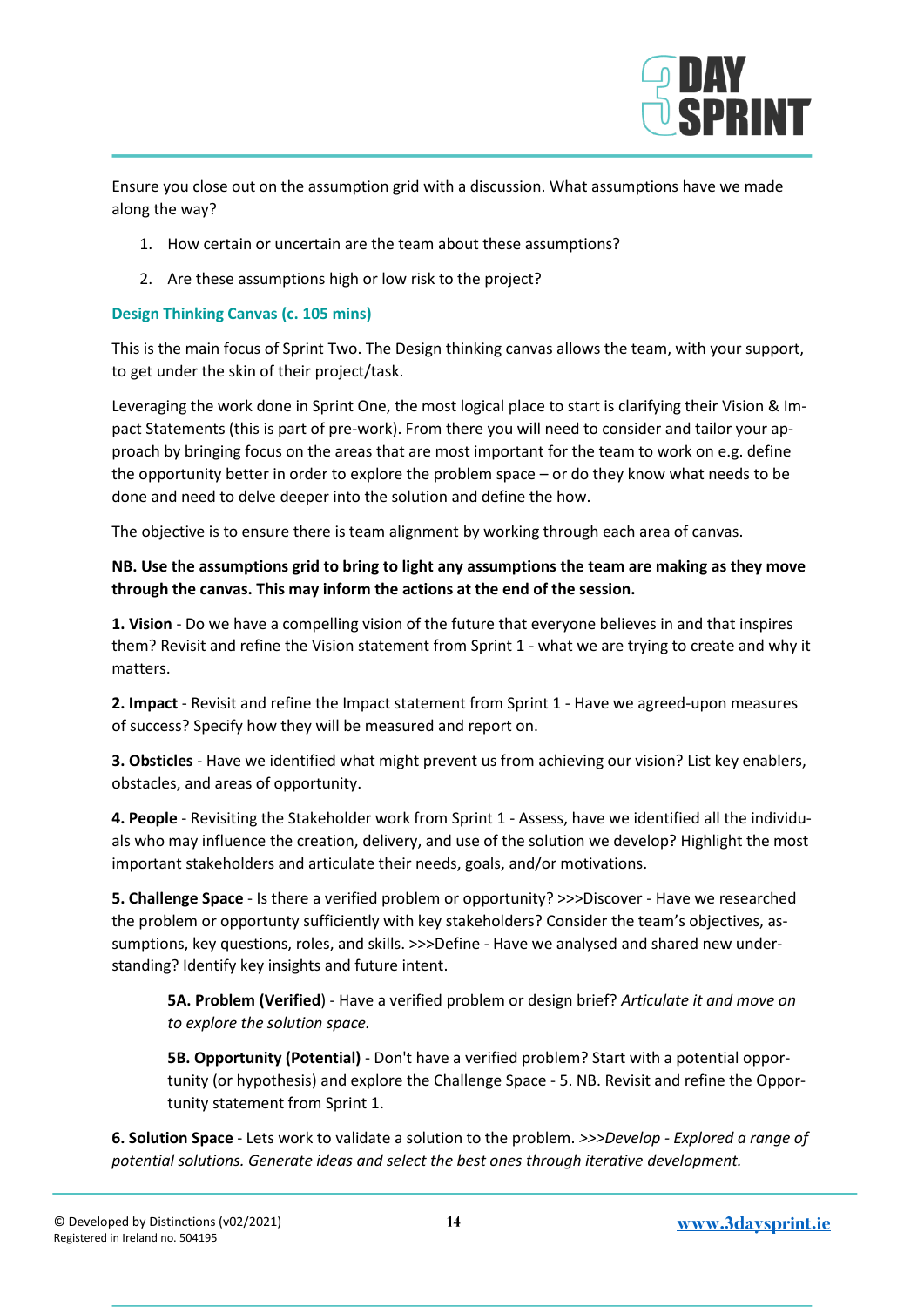

**7. Solution (Validated)** - Have you developed your solution? Once it's validated and tested, come back and add it here. *For now, let's work with a hypothesis.*

**8. Storytelling** - Have we determined what we need to communicate, when, and to whom in order to maintain momentum and support? What are the high impact points the team needs to communicate? *Identify influential audiences and communication channels throughout the project.*

**9. Management** - Have we got an overall project plan in place and the necessary resources? *Identify key milestones, measures, and the people responsible for each.*

*Pro Tip: The Design Thinking Canvas is fairly detailed, and a prime candidate for rabbit holes to appear. Keep bringing the team back to the Sprint Focus. The objective is to help the team develop their thinking – not solve every little issue. How they work is more important than what they produce.* 

*Use breakout rooms to help focus the conversation. You can have two groups working on two difference areas, each coming back to debrief and build on thinking in turn.* 

#### **Actions & Prioritisation Grid (c. 30 mins – close out)**

Knowing what we know right now, what are the next most logical actions steps we need to take?

• Describe each in brief

Move to the Prioritisation Grid to determine if the action is of high-low importance and if it is highlow feasibility. Once the team has validated the key actions that are of most value, decide:

- Who is going to lead out on what?
- When will we revisit each action?

#### **Closing out:**

*Position Sprint 3 – Embed & Empower* 

No prework. However, keeping the Sprint Focus in mind, ask the team to notice what they are seeing, feeling, and hearing from team members, other stakeholders, and colleagues over the course of the week. Has there been a change?

*Pro Tip: Sprint 3 is intentionally light. It brings focus on reflection, learning and embedding, allowing lots of time for you and the team time to revisit work done in the previous two Sprints.* 

*Remember, the Sprint by nature is not about the exercises being 'one and done'. The focus is more on the team developing their thinking vs. getting to a defined place.*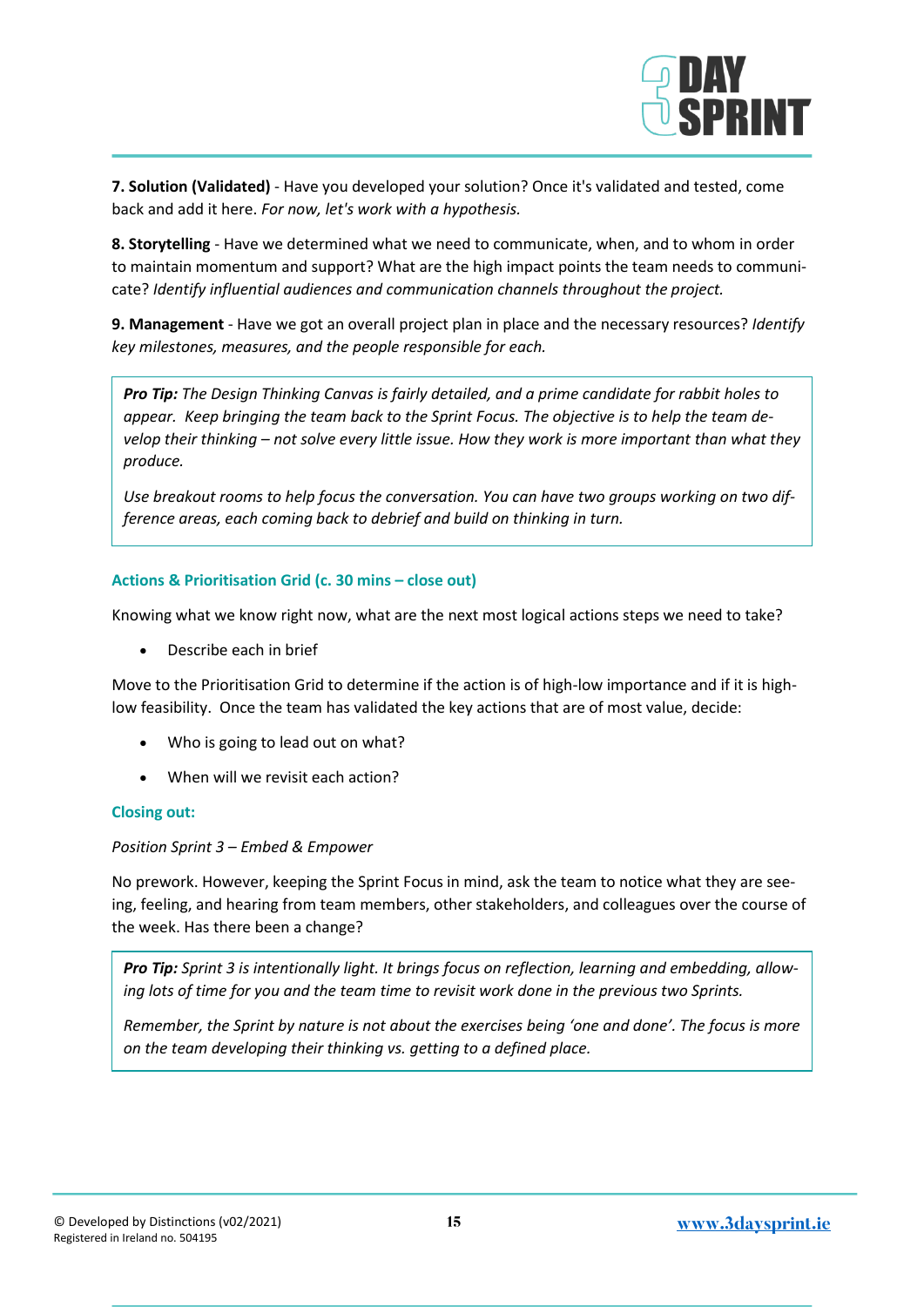

#### **Sprint 3 Outline:**

Sprint three is focused on reviewing and consolidating learning and new ways of work. It gives teams the opportunity to revisit previous Sprints and make sense of what feeds or blocks the team's ability to perform so they can repeat the process on other projects and work streams.



- *Review what worked well, what needs more attention*
- *Embed agreed changes into practice*
- *Discuss how to apply learning to other workstreams/projects*

Sprint total time is 180 mins. Below timings are a guide only, allowing for a 10-minute break.

#### **Feedback Parking Lot & Context Map (60 mins)**

Welcome the team back and create a safe space for reflection. In Sprint 2, the team agreed on a set of actions...what has been the experience over the last week?

Probe the team to expand their thinking to what they have heard or gleaned from others outside the team. This may be based on their interaction with key stakeholder, internal and external or other colleagues e.g. cross-functional teams

The feedback context map allows the team to give more meaning to the feedback, in terms of how they may interpret, react, or respond to it as a team. How is the piece of feedback related to or potentially impacting their project/task? Is it about something that has;

- worked well reported or experienced?
- needs to change
- generates a new idea to try e.g. an adaptation of approach
- leaves the team with an unanswered question they need to go off and investigate further

#### **Key Learning – future application (110 mins)**

This is a fluid and interactive space where, as a team, you can take time to review and revisit Sprint Two – refine with any new insights gained over the week (leveraging feedback mapping work).

- Consolidate learning points using the WHAT, SO WHAT? WHAT NOW? Framework.
- Encourage the team to reflect on how this learning may apply to other areas of work/projects (now or in the future).
- Ensure each team member has a chance to contribute and consolidate a point of learning for themselves. The WHAT NOW may lead to a team and/or individual personal commitment.

As their Facilitator, this is also your opportunity to offer the team feedback and reflections on how they have developed as a team. How they can continue to leverage their strengths and areas to be mindful of as they go on.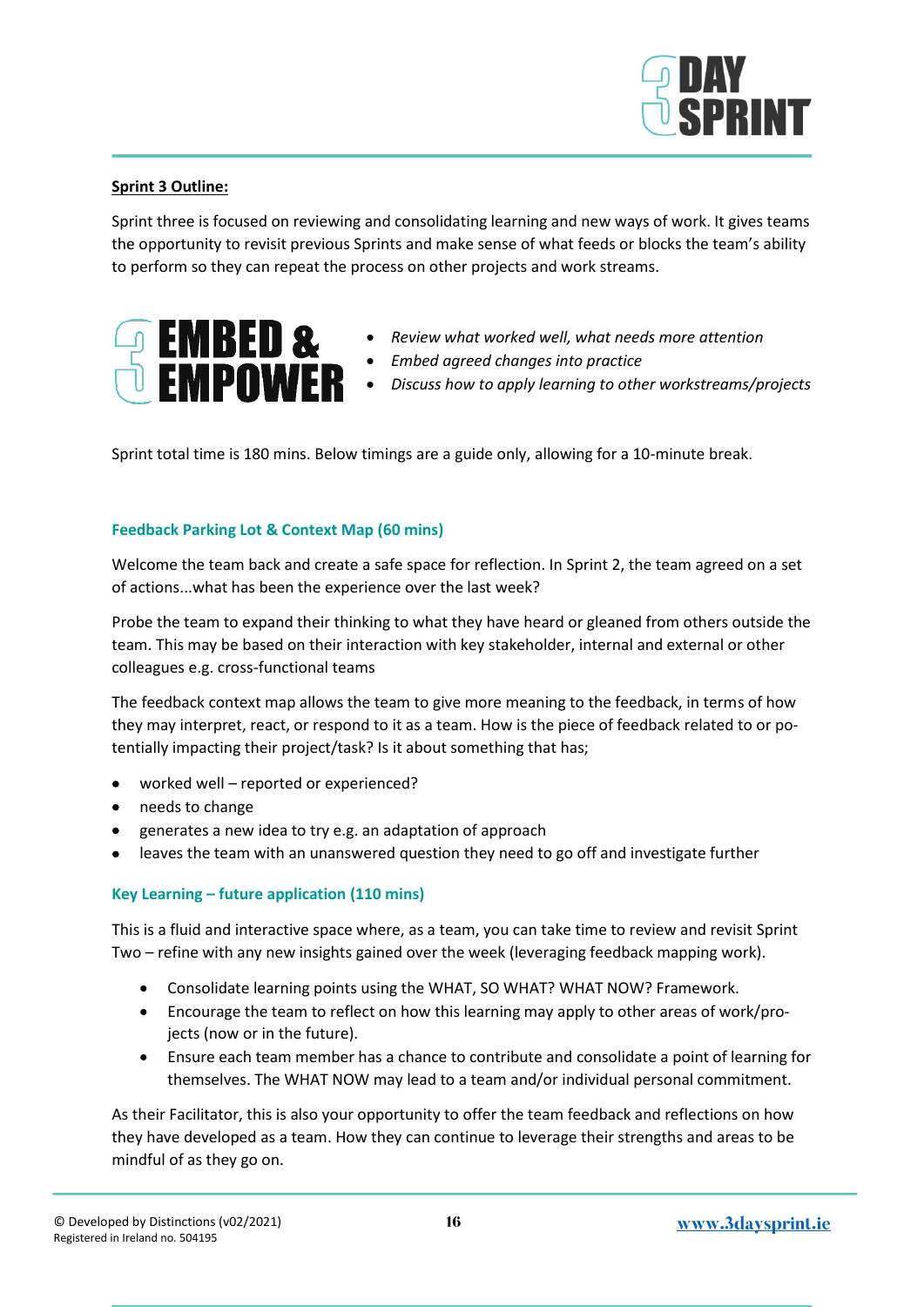

## <span id="page-16-0"></span>Client Feedback Templates

1. Sprint Participant Feedback

This survey template has been designed on the survey monkey platform. We anticipate that you will want to send this to your Sprint team directly, post Sprint. Below will help you re-create this on the likes of Survey Monkey. If you need assistance in this area, we are happy to help.

*Pro Tip: The use of these will need to be considered when contracting around confidentiality and feedback. You may decide to only use the participant feedback, depending on your stakeholder's involvement/ role.* 



#### **\* 1. To what degree did the 3-Day Sprint help your team improve their collaborative teaming skills?**

| It didn't | Hugely |  |
|-----------|--------|--|
|           |        |  |

#### **\* 2. Do you believe the team has a better understanding and appreciation of what is needed to work more effectively together?**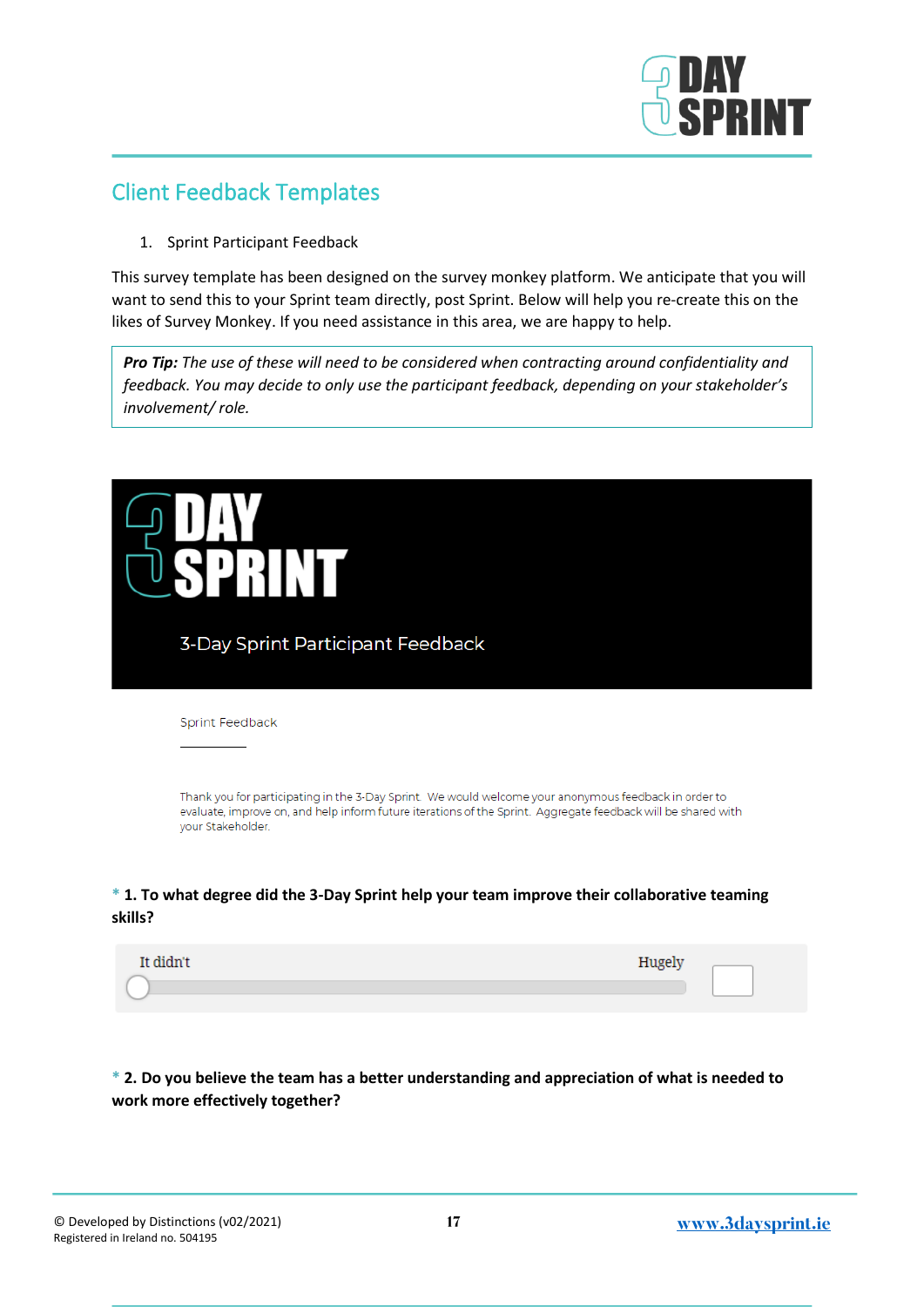

 $\bigcirc$  Yes, we know what we need to do

 $\bigcirc$  So-so, we need to keep working on it

 $\bigcirc$  No, we didn't get there

#### **\* 3. To what degree has the 3-Day Sprint enhanced your ability to...**

|                                                                                        | 1. Not very<br>useful/effective                        | 2. | 3. | 4. Super<br>useful/effective |
|----------------------------------------------------------------------------------------|--------------------------------------------------------|----|----|------------------------------|
| Gain a<br>greater<br>degree of<br>comfort with<br>collaborative<br>technologies        |                                                        |    |    |                              |
| Use different<br>models to<br>help generate<br>ideas and<br>discussions                |                                                        |    |    |                              |
| Leverage<br>team<br>members<br>strengths                                               |                                                        |    |    |                              |
| Improve the<br>quality of<br>collective<br>thinking                                    |                                                        |    |    |                              |
| <b>Broaden</b><br>your<br>perspective<br>and<br>appreciation<br>of the wider<br>system |                                                        |    |    |                              |
| Be more<br>open and<br>honest                                                          |                                                        |    |    |                              |
| Clarify<br>challenges<br>and<br>opportunities                                          |                                                        |    |    |                              |
| Define high<br>value<br>actions                                                        |                                                        |    |    |                              |
|                                                                                        | Is there any other benefit gained, that is not listed? |    |    |                              |
|                                                                                        |                                                        |    |    |                              |